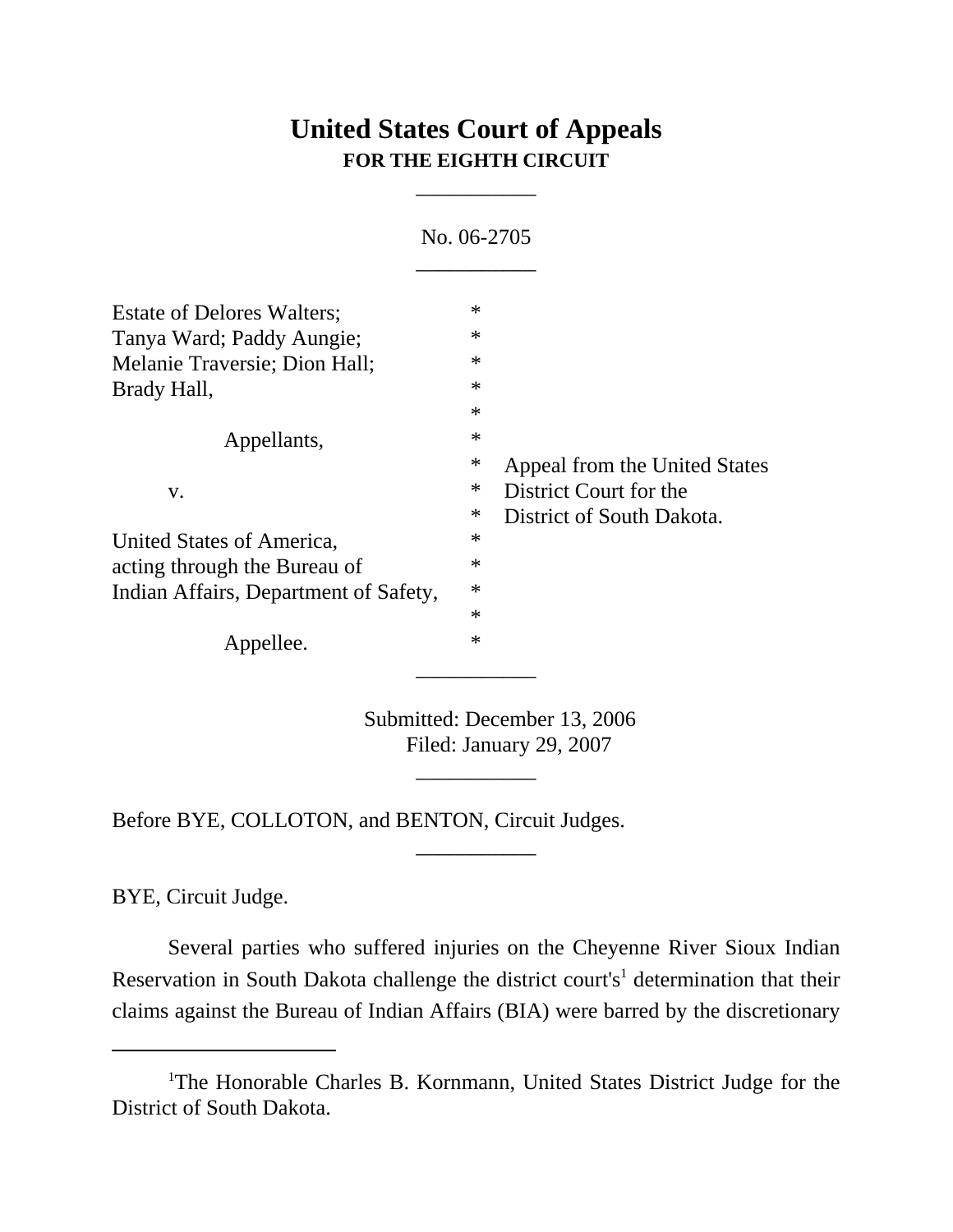function exception to the Federal Tort Claims Act (FTCA), 28 U.S.C. §§ 1346, 2671-2680. We affirm.

## I

 Three separate car accidents occurred between January 14 and May 6, 2004, on a 14.6 mile stretch of gravel road designated as BIA Route #3 within the exterior boundaries of the Cheyenne River Sioux Indian Reservation. Several people (hereinafter Walters) were injured in the accidents. They joined together to bring claims against the United States (acting through the BIA) under the FTCA alleging the washboard condition of the gravel road contributed to their accidents, and the BIA's lack of regular maintenance was the cause of the washboard condition.

The United States filed a motion to dismiss contending the discretionary function exception barred the suit because, under the circumstances of this case, maintenance of the road was a discretionary function. See 28 U.S.C. § 2680(a) (precluding claims "based upon the exercise or performance or the failure to exercise or perform a discretionary function or duty on the part of a federal agency or an employee of the Government, whether or not the discretion involved be abused"). After converting the motion to dismiss into a motion for summary judgment, the district court granted summary judgment and dismissed the suit on two grounds. First, the district court agreed the discretionary function exception applied. Second, the district court *sua sponte* raised the issue whether a private party could be held liable for negligent failure to maintain a road, and concluded the FTCA's private analogue requirement, see 28 U.S.C. § 1346(b)(1) (authorizing claims only "under circumstances where the United States, if a private person, would be liable to the claimant in accordance with the law of the place where the act or omission occurred"), barred the suit under the facts and circumstances of this case. Walters filed a timely appeal challenging both of the district court's determinations.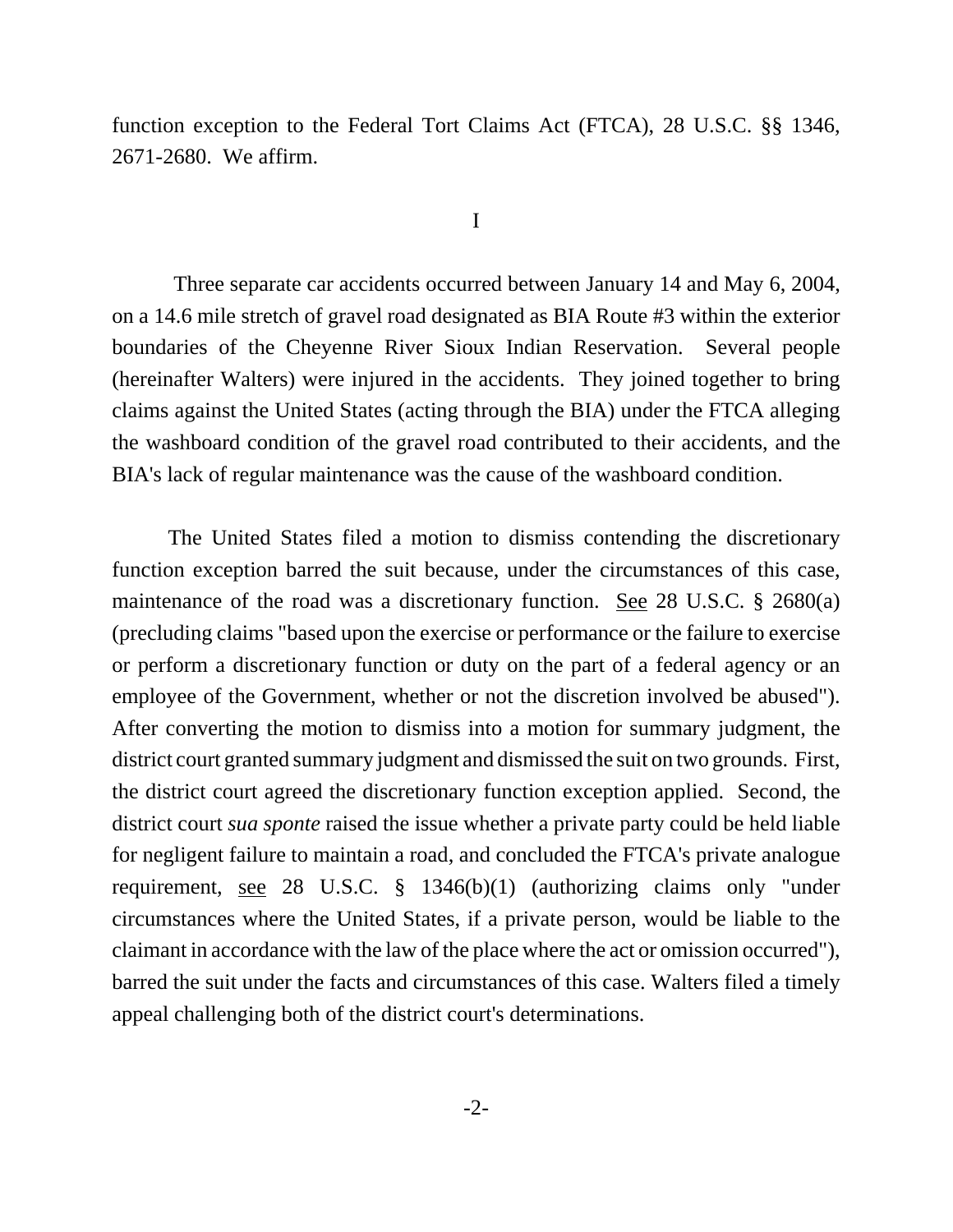We review the district court's grant of summary judgment de novo, viewing the record in the light most favorable to the nonmoving party. Tillery v. Hoffman Enclosures, Inc., 280 F.3d 1192, 1196 (8th Cir. 2002). If the FTCA's discretionary function exception applies, it is a jurisdictional bar to suit. Dykstra v. U. S. Bureau of Prisons, 140 F.3d 791, 795 (8th Cir. 1998). We also review de novo the district court's determination that it lacks jurisdiction. Simes v. Huckabee, 354 F.3d 823, 827 (8th Cir. 2004).

Walters contends the district court erred in determining the discretionary function exception barred this suit because road maintenance is generally not considered a discretionary function, but rather a ministerial act performed at the operational level. See ARA Leisure Servs. v. United States, 831 F.2d 193, 195 (9th Cir. 1987) (concluding the discretionary function exception did not shield the Park Service from suit for its alleged failure to maintain a road in compliance with Park Service standards that required park roads to "conform to the original grades and alignments" and to be "firm, [and] of uniform cross section"). Walters likens ARA Leisure to this case because the applicable regulation here defined maintenance as "the act of preserving the entire roadway, including surface, shoulders, roadsides, structures, and the necessary traffic control devices as nearly as possible in the as-built condition and to provide services for the satisfactory and safe use of such roads." 25 C.F.R. § 170.2(h) (2004). Walters reasons the "as-built condition" of BIA Route #3 did not include washboard, meaning the BIA did not maintain the road in compliance with the applicable standard, and thus this suit should be allowed for the same reason suit was allowed in ARA Leisure.

If § 170.2(h) were the extent of the applicable regulations, we would agree this case is the same as ARA Leisure and the discretionary function exception does not apply. The government, however, cites another applicable regulation which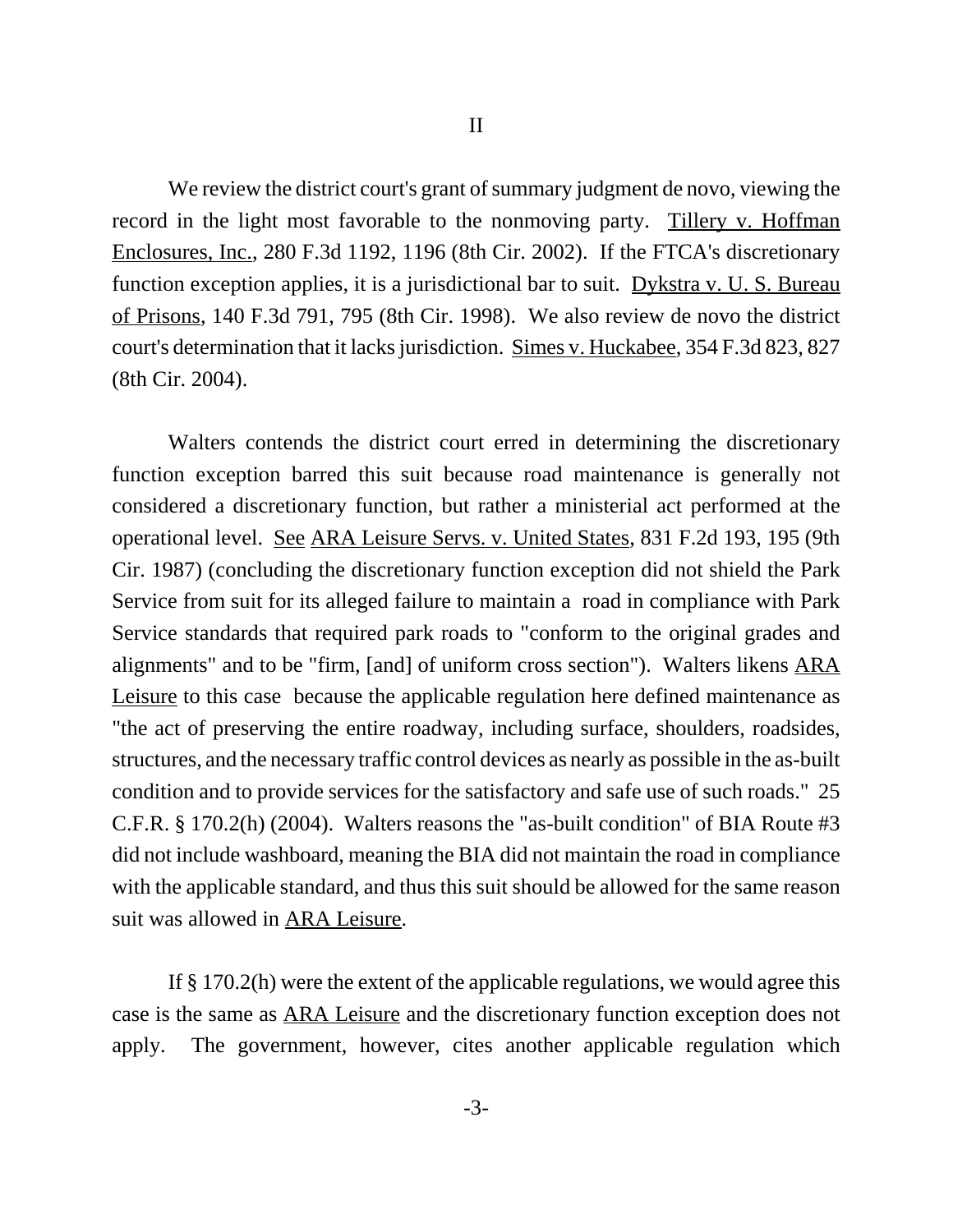specifically requires the BIA to take into account the availability of funds when deciding the extent to which to maintain roads. See 25 C.F.R. § 170.6 (2004) ("Subject to the availability of funds, the Commissioner shall maintain, or cause to be maintained, those approved roads on the Federal-Aid Indian Road System.").

Where the applicable statutes, regulations, or policies allow the government to take budgetary considerations into account, the discretionary function exception applies. In National Union Fire Insurance v. United States, the Ninth Circuit explained this distinction:

A word also needs to be said about cost. In ARA Leisure, we said that the agency could not invoke the discretionary function exception based on budgetary considerations, but in Kennewick [Irrigation District v. United States, 880 F.2d 1018 (9th Cir. 1989)] we said that it could. In this case we also say that it could. These cases can be reconciled; whether the government can take cost into account depends on the applicable statutes, regulations, and policies. In ARA Leisure, the regulation required the Park Service to maintain the road width and firmness, not to balance that goal against what it would cost. In the case at bar, the statute expressly requires the Corps to consider the "relation of the ultimate cost of such work" to the other factors in deciding whether to do the work. 33 U.S.C. § 541. Where a statute or policy requires a particular government action, it has no discretionary function immunity based on its choice to spend its money doing something else instead. But where a statute or policy plainly requires the government to balance expense against other desiderata, then considering the cost of greater safety is a discretionary function.

## 115 F.3d 1415, 1421-22 (9th Cir. 1997).

Walters gives us no reason to create a circuit split with the Ninth Circuit on this issue, other than to urge us to consider the unfairness of shielding the BIA from suit for the serious injuries suffered by the parties in light of allegedly strong evidence the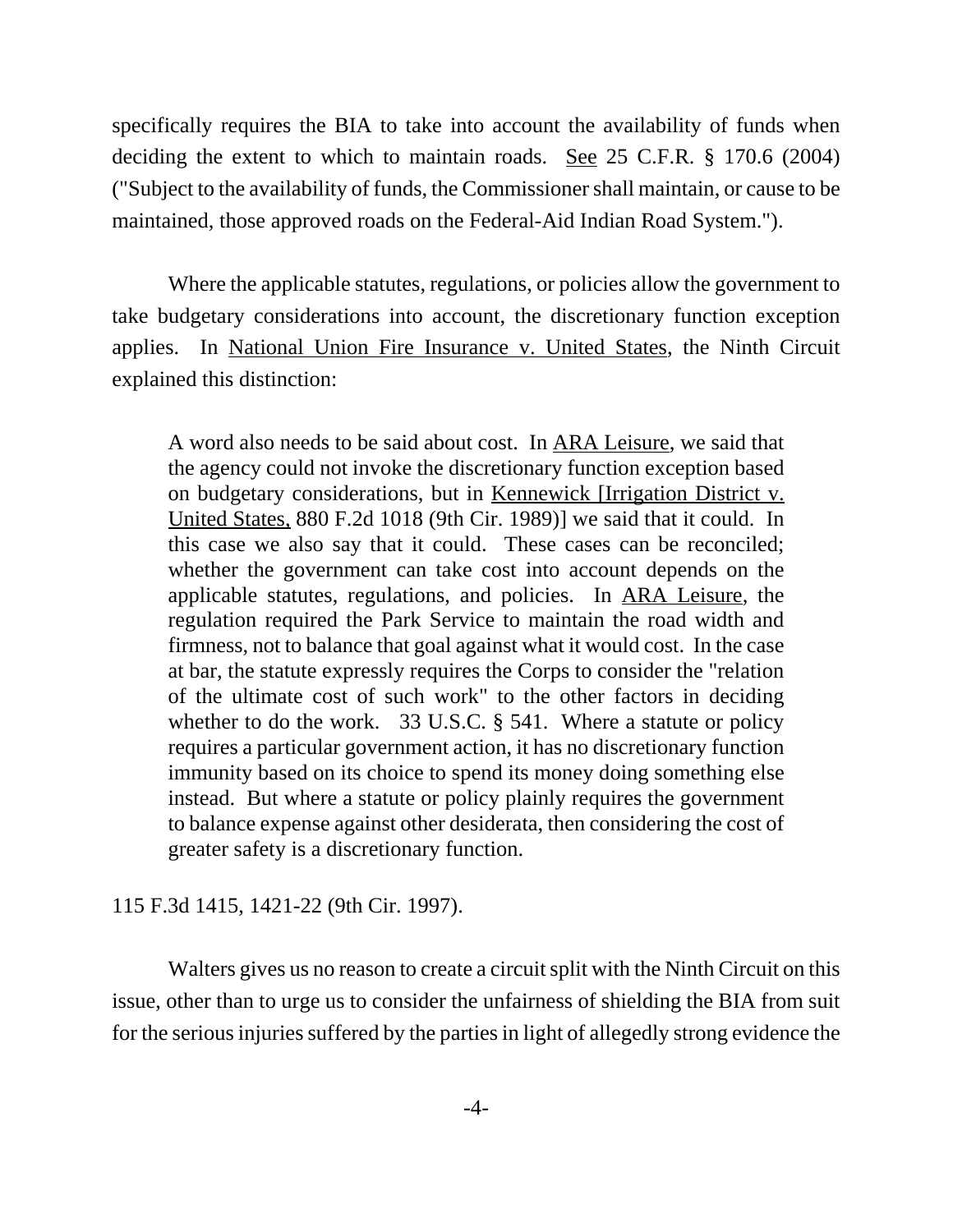road was poorly maintained by the BIA. Unfortunately, the discretionary function exception is not about fairness:

Application of the exception is often troubling, because it may be a shield for carelessness and poor judgment. . . . Private actors generally must pay for the harm they do by carelessness. The government's power to tax enables it, better than any private actor, to perform its conduct with reasonable care for the safety of persons and property, and to spread the cost over all the beneficiaries if its conduct negligently causes harm. Fairness might seem to suggest that the government should be liable more broadly than private actors. But at its root, the discretionary function exception is about power, not fairness. The sovereign has, by the exercise of its authority, reserved to itself the right to act without liability for misjudgment and carelessness in the formulation of policy.

Id. at 1422.

Because the applicable regulations expressly required the BIA to consider the availability of funds in deciding whether to perform maintenance on its roads, we conclude the district court correctly held the discretionary function exception shields the government from suit in this case. $<sup>2</sup>$ </sup>

## III

We affirm the district court's order of dismissal.

<sup>&</sup>lt;sup>2</sup>Having concluded the district court lacked jurisdiction over this suit because the discretionary function exception applied, we have no reason to consider the district court's alternative holding that the suit was barred by the FTCA's private analogue requirement.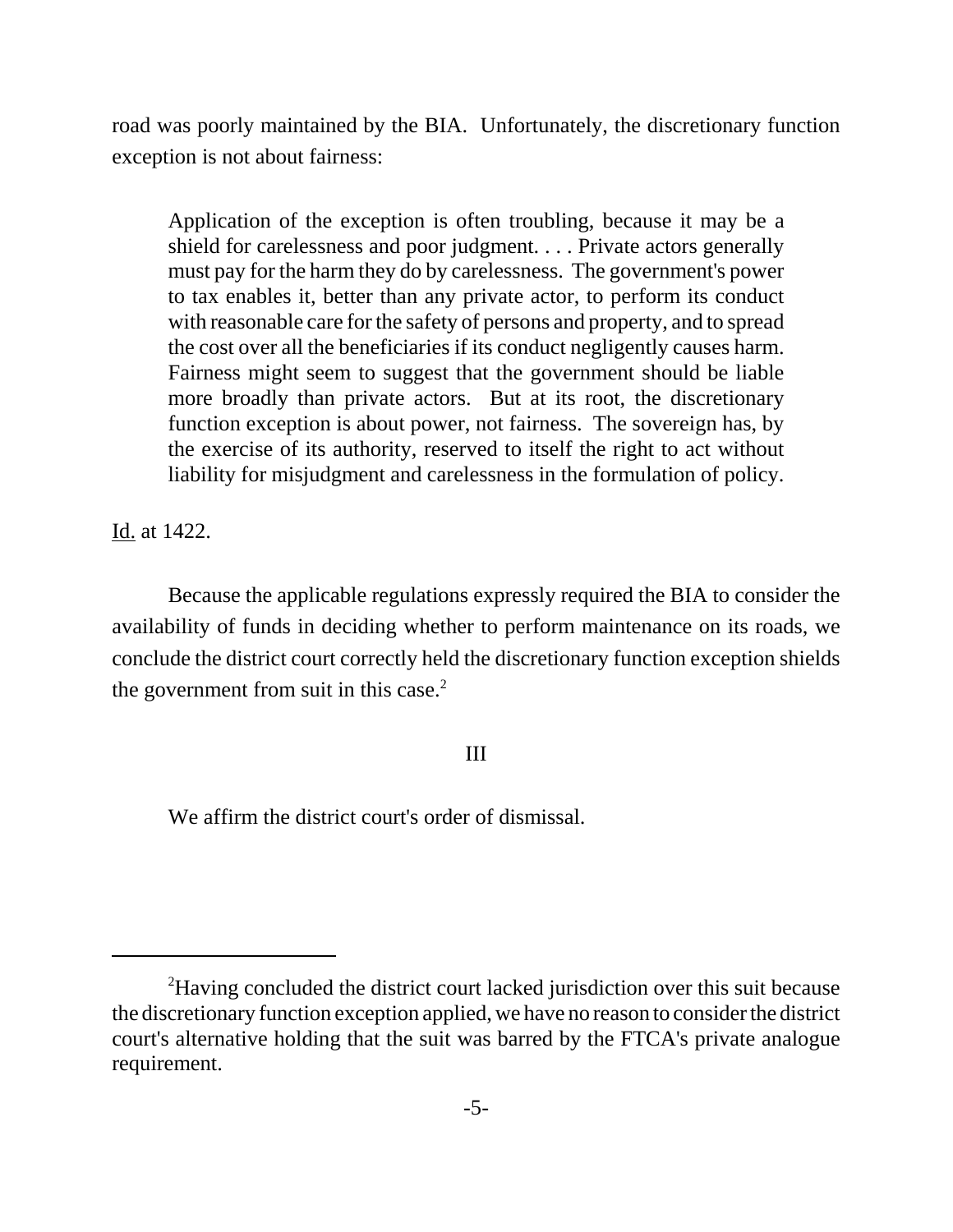COLLOTON, Circuit Judge, concurring in the judgment.

I am not as confident as my colleagues that we can uphold the district court's conclusion that this action is barred by the discretionary function exception of the Federal Tort Claims Act, 28 U.S.C. § 2680(a). The discretionary function exception precludes liability for acts of government officials that "involve an element of judgment or choice," where the judgment or choice is "based on considerations of public policy." *United States v. Gaubert*, 499 U.S. 315, 322-23 (1991) (internal quotations omitted). Unlike *National Union Fire Insurance v. United States*, 115 F.3d 1415 (9th Cir. 1997), where the applicable statute "expressly require[d]" the government "to consider the relation of the ultimate cost of [the] work to other factors in deciding whether to do the work," *id*. at 1422 (internal quotation omitted), the regulation in this case says merely that the government "shall maintain, or cause to be maintained" the roads, "subject to the availability of funds." 25 C.F.R. § 170.6 (2004). Everything the government does is subject to the availability of funds. This case thus seems closer to *ARA Leisure Services v. United States*, 831 F.2d 193 (9th Cir. 1987), where the government argued that road maintenance decisions required consideration of "funding constraints," *id*. at 195, and the court rejected the argument because "[b]udgetary constraints underlie virtually all governmental activity." *Id*. at 196. *Cf. Aslakson v. United States*, 790 F.2d 688, 693 (8th Cir. 1986) ("Where the challenged governmental activity involves safety considerations under an established policy rather than the balancing of competing public policy considerations, the rationale for the exception falls away and the United States will be held responsible for the negligence of its employees."). I am doubtful that the people who determined not to repair the road in this case were charged with making a policy decision about the allocation or availability of government funds.

I concur in the judgment, however, because I believe the district court correctly dismissed this action pursuant to the "private analogue requirement" of the FTCA. The FTCA extends jurisdiction to the district courts over claims against the United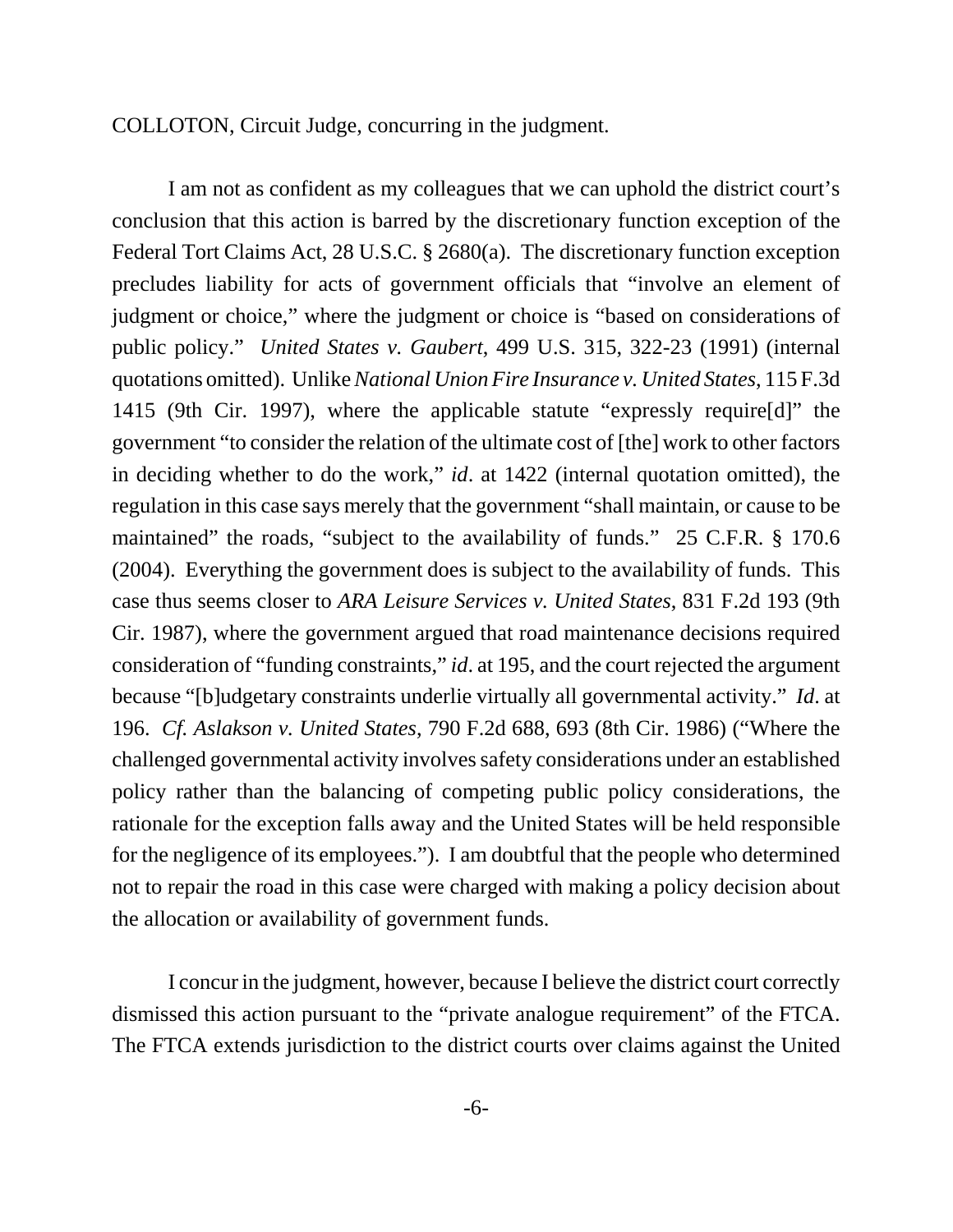States for wrongful acts or omissions of government employees only in circumstances "where the United States, *if a private person*, would be liable to the claimant in accordance with the law of the place where the act or omission occurred." 28 U.S.C. § 1346 (b)(1) (emphasis added). The Act requires the court "to look to the state-law liability of private entities, not to that of public entities, when assessing the Government's liability under the FCTA 'in the performance of activities which private persons do not perform.'" *United States v. Olson*, 126 S. Ct. 510, 512 (2005) (quoting *Indian Towing Co. v. United States*, 350 U.S. 61, 64 (1955)).

In this case, therefore, the dispositive question is whether a private entity would be liable to the plaintiffs if a private party negligently had failed to eliminate "washboard" conditions in the gravel road traveled by the plaintiffs. The Supreme Court of South Dakota provided guidance on this question in *Estate of Shuck v. Perkins County*, 577 N.W.2d 584 (S.D. 1998). There, a driver of an automobile lost control of his vehicle due to loose gravel on a road, and the court held that the defendant county was not liable for negligence in maintaining the road by allowing loose gravel to remain on the road. The court reasoned that "there can be no duty or negligent breach thereof concerning a condition which is inherent to that subject matter," and observed that the plaintiffs cited no authority that "loose gravel, by itself, is not an inherent part of a gravel road." *Id*. at 589. In explaining what it meant by an "inherent" condition, the court stated that "[w]hile gravel when initially placed may be compacted by machinery, the passing of time, traffic, weather and the elements *can result in that compacted gravel becoming loose*." *Id*. (emphasis added).

The holding of *Shuck* demonstrates that negligent maintenance resulting in loose gravel cannot give rise to an action under the FTCA, because a private party (like a county) has no duty in South Dakota to prevent the development of such an "inherent" condition. For the same reason, the failure to prevent washboard conditions in a gravel road would not give rise to tort liability for a private party in South Dakota. There is no dispute that "washboard conditions" are an inherent